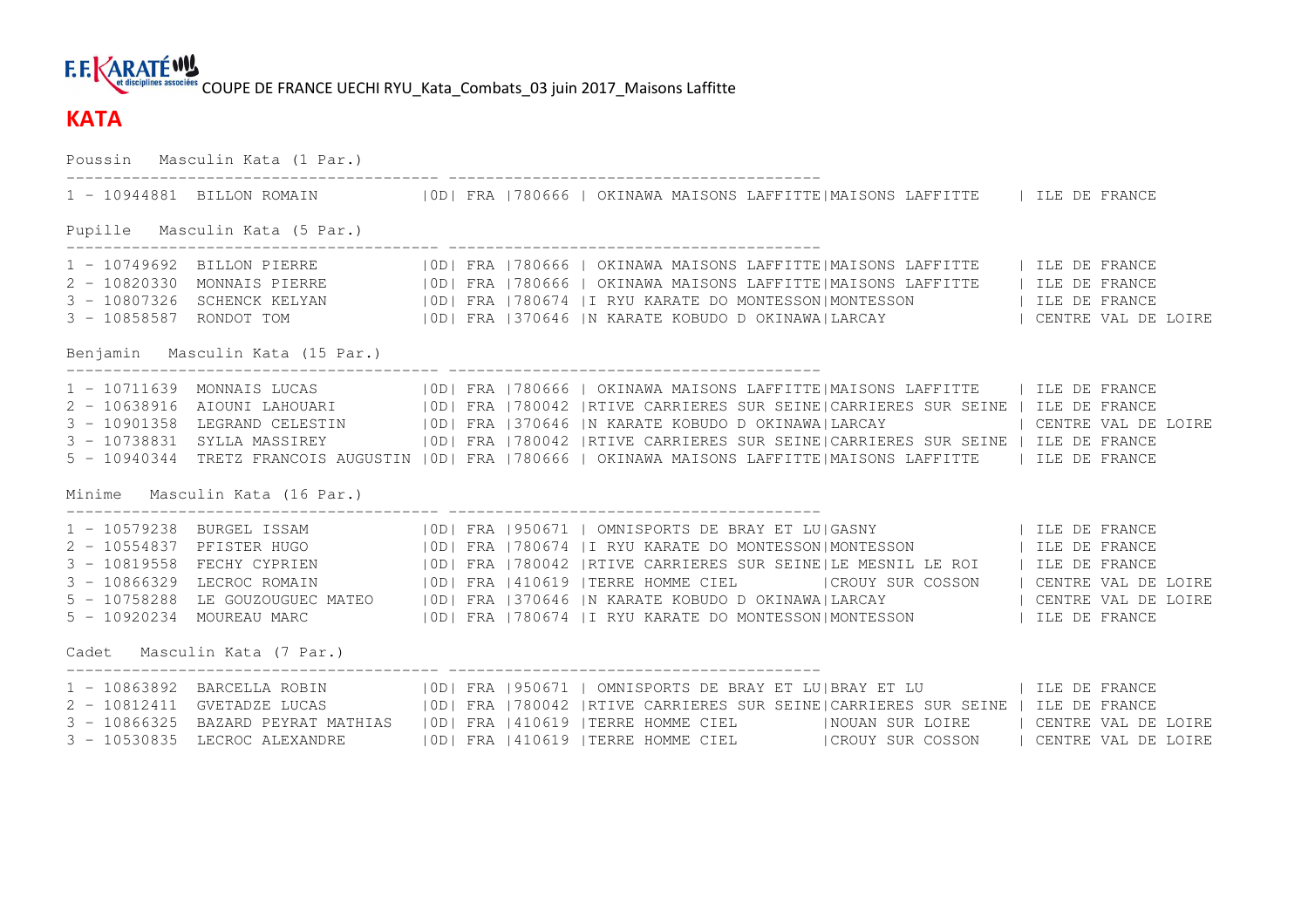Junior Masculin Kata (6 Par.)

|                |                                                           |  | 1 - 10167399 MAM VICHECH   OD  FRA   780042   RTIVE CARRIERES SUR SEINE   CARRIERES SUR SEINE   ILE DE FRANCE                                                                                                                  |                            |
|----------------|-----------------------------------------------------------|--|--------------------------------------------------------------------------------------------------------------------------------------------------------------------------------------------------------------------------------|----------------------------|
|                |                                                           |  | 2 - 10985421 DE SCHUTTER RUBEN   OD  FRA   780042   RTIVE CARRIERES SUR SEINE  CARRIERES SUR SEINE   ILE DE FRANCE                                                                                                             |                            |
| $3 - 10494465$ |                                                           |  | JOUSSELIN GERAUD (OD) FRA 370044   ETUDE SUR LES A MARTIAUX TOURS   CENTRE VAL DE LOIRE                                                                                                                                        |                            |
| $3 - 10985422$ |                                                           |  | BIENSTMAN MILAN 61   1990   ERA   780042   RTIVE CARRIERES SUR SEINE   CARRIERES SUR SEINE   ILE DE FRANCE                                                                                                                     |                            |
|                | Senior Masculin Ceintures Jaunes à Marrons Kata (11 Par.) |  |                                                                                                                                                                                                                                |                            |
| $1 - 1275750$  |                                                           |  | DE BAGLION LAURENT   OD  FRA   780666   OKINAWA MAISONS LAFFITTE  MAISONS LAFFITTE     ILE DE FRANCE                                                                                                                           |                            |
|                |                                                           |  |                                                                                                                                                                                                                                |                            |
|                |                                                           |  | 2 - 9542802 SOURZAC CEDRIC   0D  FRA   780666   OKINAWA MAISONS LAFFITTE ST GERMAIN EN LAYE   ILE DE FRANCE<br>3 - 10713266 ELBACHIR SYLVAIN   0D  FRA   390612   AUX DES COTEAUX DE SEILLE  LAVIGNY   BOURGOGNE-FRANCHE COMTE |                            |
| $3 - 10589608$ |                                                           |  | BILLON ARTHUR 6   OD  FRA   750696   U KARATEDO KENYUKAI PARIS  PARIS   TLE DE FRANCE                                                                                                                                          |                            |
| $5 - 1360019$  |                                                           |  | COLLARD SEBASTIEN   OD  FRA   780674   I RYU KARATE DO MONTESSON  MONTESSON   ILE DE FRANCE                                                                                                                                    |                            |
|                |                                                           |  | 5 - 10819529 CAUCHI GERALD (OD) FRA 780666   OKINAWA MAISONS LAFFITTE   MAISONS LAFFITTE   ILE DE FRANCE                                                                                                                       |                            |
|                | Senior Masculin Ceintures Noires Kata (24 Par.)           |  |                                                                                                                                                                                                                                |                            |
| $1 - 1257564$  |                                                           |  | HUBACZ DOMINICK   OD  FRA   780042   RTIVE CARRIERES SUR SEINE   MONTESSON   ILE DE FRANCE                                                                                                                                     |                            |
| $2 - 1420393$  |                                                           |  | LANGLAIS SEBASTIEN   0D  FRA   310743   TOULOUSE SHUBUKAN   CORNEBARRIEU   OCCITANIE                                                                                                                                           |                            |
| $3 - 1460496$  | RICAUD YAN                                                |  | OD  FRA   780042   RTIVE CARRIERES SUR SEINE  CARRIERES SUR SEINE   ILE DE FRANCE                                                                                                                                              |                            |
| $3 - 10475239$ |                                                           |  | NGUYEN DAO HUAN   0D  FRA   780042   RTIVE CARRIERES SUR SEINE   MONTESSON   ILE DE FRANCE                                                                                                                                     |                            |
| $5 - 10762329$ |                                                           |  | MONTENEGRO NEVIL (0D) FRA   750823   S INTERN PERSONNEL UNESCO   BOULOGNE-BILL   ILE DE FRANCE                                                                                                                                 |                            |
| $5 - 1446361$  |                                                           |  | GILLES FREDERIC   OD  FRA   130804   BUDO PROVENCE   MARSEILLE                                                                                                                                                                 | PROVENCE-ALPES COTE D AZUR |
|                |                                                           |  | 7 - 10314596 LEGAUT ROMAIN   0D  FRA   780666   OKINAWA MAISONS LAFFITTE   MAISONS LAFFITTE   ILE DE FRANCE                                                                                                                    |                            |
| $7 - 1134458$  |                                                           |  | DOUCERE FREDERIC   0D  FRA   780666   OKINAWA MAISONS LAFFITTE LE MESNIL LE ROI   ILE DE FRANCE                                                                                                                                |                            |
|                | Pupille Féminin Kata (5 Par.)                             |  |                                                                                                                                                                                                                                |                            |
|                |                                                           |  | 1 - 10858580 LEGRAND AMANDINE   OD  FRA   370646   N KARATE KOBUDO D OKINAWA  LARCAY     CENTRE VAL DE LOIRE                                                                                                                   |                            |
|                |                                                           |  | 2 - 10902325 MONDELUS LILYA   OD  FRA   780042   RTIVE CARRIERES SUR SEINE  CARRIERES SUR SEINE   ILE DE FRANCE                                                                                                                |                            |
|                |                                                           |  | 3 - 10894952 ORSINI MELINE   0D  FRA   600688   RYU KARATE SAINT MAXIMIN  SAINT MAXIMIN   HAUTS DE FRANCE                                                                                                                      |                            |
|                | Benjamin Féminin Kata (7 Par.)                            |  |                                                                                                                                                                                                                                |                            |
|                |                                                           |  | 1 - 10731527 HELEINE MAE   0D  FRA   780674   I RYU KARATE DO MONTESSON  MONTESSON   ILE DE FRANCE                                                                                                                             |                            |
|                |                                                           |  |                                                                                                                                                                                                                                |                            |
|                |                                                           |  | 3 - 10905078 SKRABACZ ELENA   0D  FRA   780042   RTIVE CARRIERES SUR SEINE   HOUILLES   ILE DE FRANCE                                                                                                                          |                            |
|                |                                                           |  |                                                                                                                                                                                                                                |                            |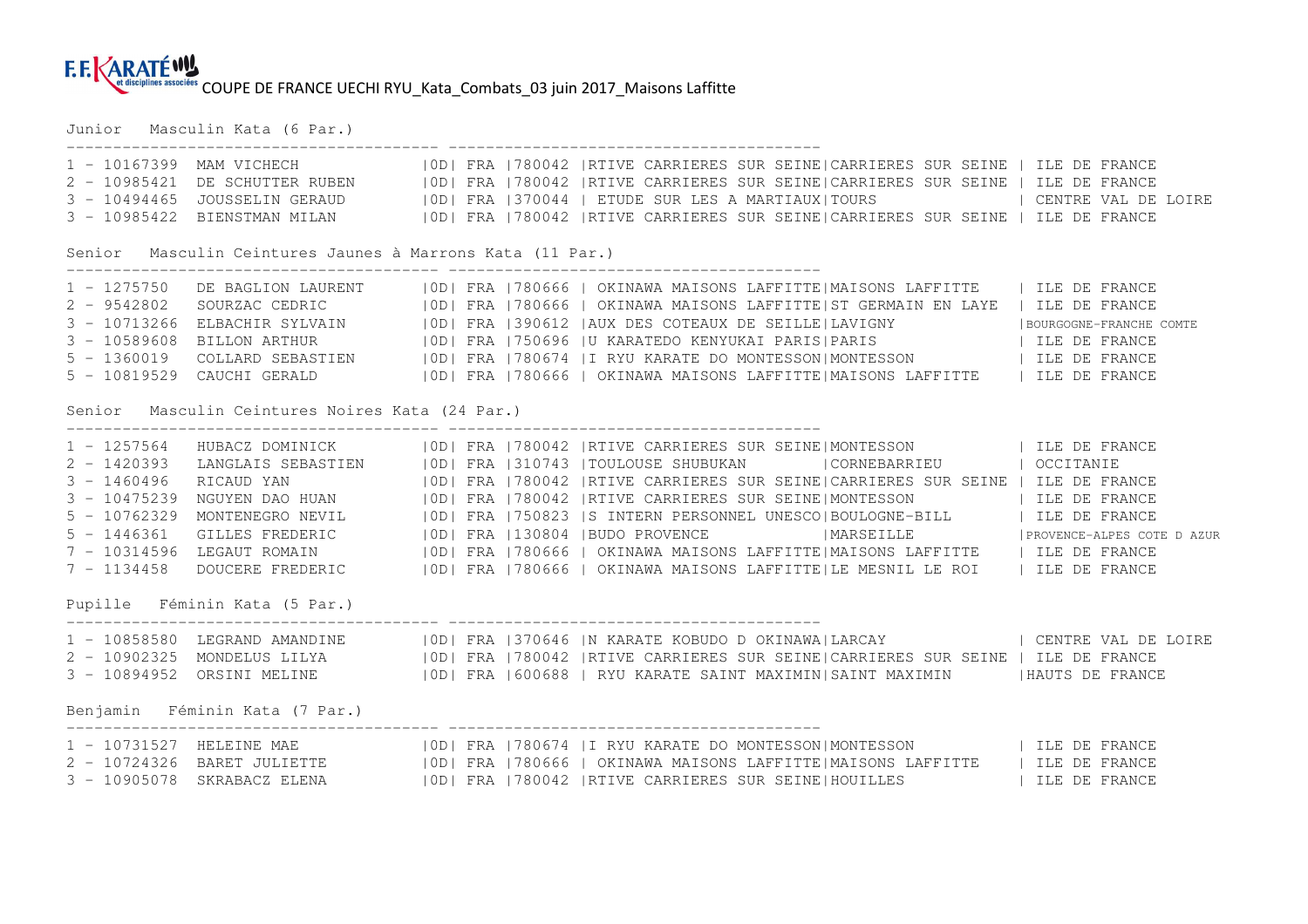Minime Féminin Kata (6 Par.)

|                                               | ----------------------------------<br>1 - 10555265 MONDELUS JANAN 600   IOD   FRA   780042   RTIVE CARRIERES SUR SEINE   CARRIERES SUR SEINE   ILE DE FRANCE<br>2 - 10731554 CLEMENT CLARA     0D  FRA   780674   IRYU KARATE DO MONTESSON  MONTESSON   ILE DE FRANCE<br>3 - 10569638 VERVY MANON (OD) FRA 1370646  N KARATE KOBUDO D OKINAWA MONTBAZON   CENTRE VAL DE LOIRE                                                                                                                                                                                                                                             |  |  |  |  |  |  |  |  |  |  |  |
|-----------------------------------------------|---------------------------------------------------------------------------------------------------------------------------------------------------------------------------------------------------------------------------------------------------------------------------------------------------------------------------------------------------------------------------------------------------------------------------------------------------------------------------------------------------------------------------------------------------------------------------------------------------------------------------|--|--|--|--|--|--|--|--|--|--|--|
| Cadet Féminin Kata (1 Par.)                   |                                                                                                                                                                                                                                                                                                                                                                                                                                                                                                                                                                                                                           |  |  |  |  |  |  |  |  |  |  |  |
|                                               | 1 - 10555268 MONDELUS SANIYYA   0D  FRA   780042   RTIVE CARRIERES SUR SEINE   CARRIERES SUR SEINE   ILE DE FRANCE                                                                                                                                                                                                                                                                                                                                                                                                                                                                                                        |  |  |  |  |  |  |  |  |  |  |  |
| Junior Féminin Kata (6 Par.)                  |                                                                                                                                                                                                                                                                                                                                                                                                                                                                                                                                                                                                                           |  |  |  |  |  |  |  |  |  |  |  |
|                                               | 1 - 10801774 CARLIER MARIE   0D  FRA   780042   RTIVE CARRIERES SUR SEINE   HOUILLES     ILE DE FRANCE<br>3 - 10238123 RODRIGUES CAITLIN   OD  FRA   780042   RTIVE CARRIERES SUR SEINE  CARRIERES SUR SEINE   ILE DE FRANCE<br>3 - 10745275 DIDRIT VERDIER LAURA   OD  FRA   780674   I RYU KARATE DO MONTESSON  MONTESSON     ILE DE FRANCE<br>5 - 10343082 PEDARD EMMA   OD  FRA   780674   I RYU KARATE DO MONTESSON  CHATOU   ILE DE FRANCE<br>5 - 10193168 TREMOLIERES HELENE   0D  FRA   780674   I RYU KARATE DO MONTESSON   MONTESSON   ILE DE FRANCE<br>Senior Féminin Ceintures Jaunes à Marrons Kata (6 Par.) |  |  |  |  |  |  |  |  |  |  |  |
|                                               | 1 - 10716742 PALIERNE SOPHIE   0D  FRA   310743   TOULOUSE SHUBUKAN     LABARTHE SUR LEZE   OCCITANIE<br>2 - 10953735 BURGEL MAKI (OD) FRA 1950671   OMNISPORTS DE BRAY ET LU GASNY   TLE DE FRANCE<br>3 - 10784052 CHERKAOUI IMANE   OD  FRA   750128   LA POLICE DE PARIS (ASPP)   PARIS     ILE DE FRANCE<br>3 - 10821167 BLONDEL STEPHANIE   OD  FRA   780674   I RYU KARATE DO MONTESSON  MONTESSON   ILE DE FRANCE                                                                                                                                                                                                  |  |  |  |  |  |  |  |  |  |  |  |
| Senior Féminin Ceintures Noires Kata (3 Par.) |                                                                                                                                                                                                                                                                                                                                                                                                                                                                                                                                                                                                                           |  |  |  |  |  |  |  |  |  |  |  |
|                                               | 1 - 10535555 DE WIT VEERLE   OD  FRA   780042   RTIVE CARRIERES SUR SEINE  CARRIERES SUR SEINE   ILE DE FRANCE<br>2 - 10188980 D AMICO SABRINA   OD  FRA   750823   S INTERN PERSONNEL UNESCO  ST OUEN   ILE DE FRANCE<br>3 - 10646482 DELONGVERT ALEXANDRA   OD  FRA   780674   IRYU KARATE DO MONTESSON HOUILLES     ILE DE FRANCE                                                                                                                                                                                                                                                                                      |  |  |  |  |  |  |  |  |  |  |  |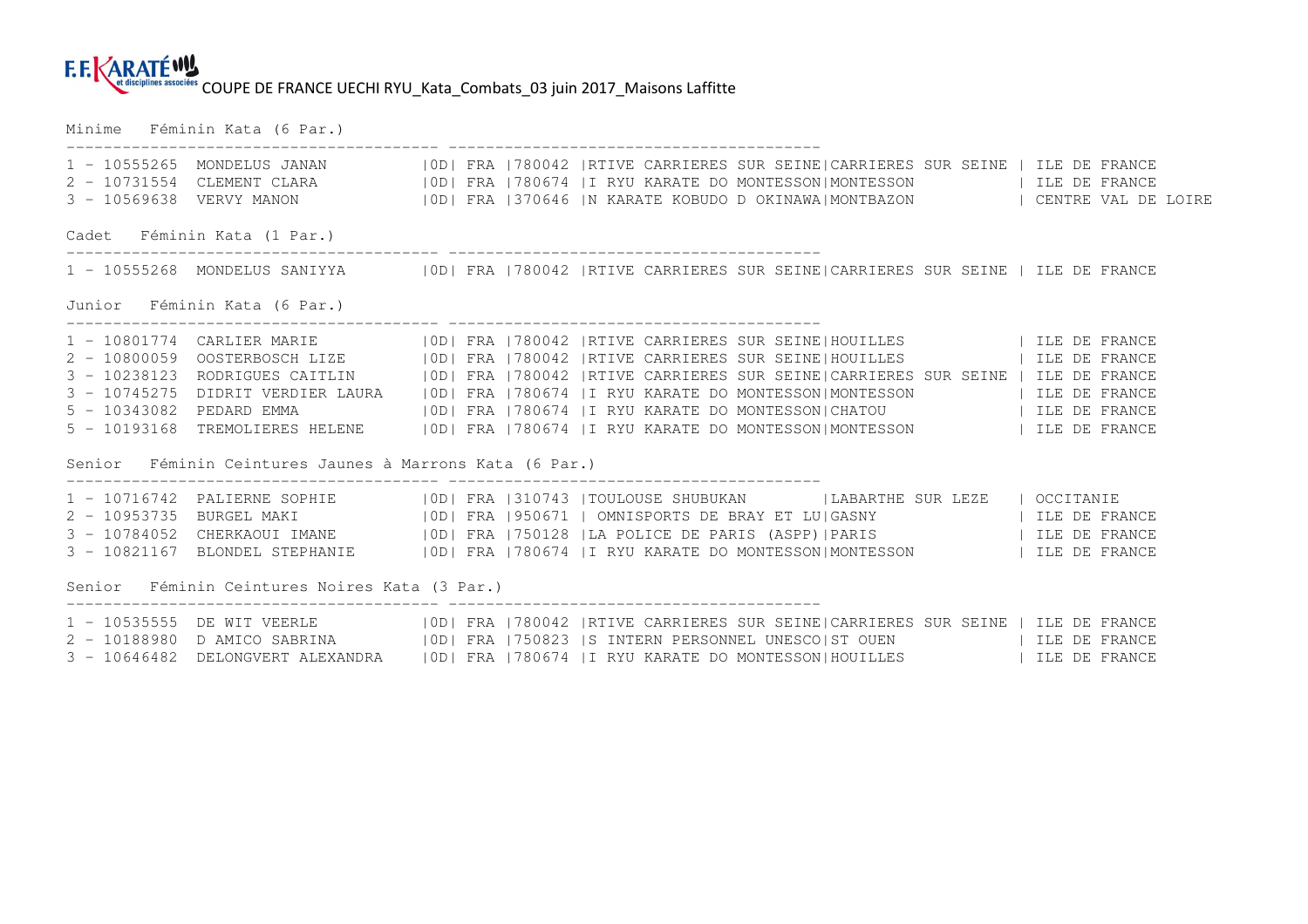### **E.E.KARATÉW!** et disciplines associées COUPE DE FRANCE UECHI RYU Kata Combats 03 juin 2017 Maisons Laffitte

## **COMBATS**

Poussin -30 Kg§ Masculin Kumité (1 Par.) ---------------------------------------- ---------------------------------------- 1 - 10973283 DEMBELE TIEMOKO |OD| FRA |600661 |ARATE DO KENYUKAI DU NORD|BEAUVAIS |HAUTS DE FRANCE Pupille -25 Kg§ Masculin Kumité (3 Par.) ---------------------------------------- ---------------------------------------- 1 - 10880812 POUCHARD NOA |0D| FRA |370646 |N KARATE KOBUDO D OKINAWA|LARCAY | CENTRE VAL DE LOIRE 2 - 10807326 SCHENCK KELYAN |0D| FRA |780674 |I RYU KARATE DO MONTESSON|MONTESSON | ILE DE FRANCE Pupille -35 Kg§ Masculin Kumité (4 Par.) ---------------------------------------- ---------------------------------------- 1 - 10749692 BILLON PIERRE |OD| FRA |780666 | OKINAWA MAISONS LAFFITTE|MAISONS LAFFITTE | ILE DE FRANCE<br>2 - 10972382 DELAMOTTE SIMON |OD| FRA |600661 |ARATE DO KENYUKAI DU NORD|ALLONNE | 3 - 10858587 RONDOT TOM |0D| FRA |370646 |N KARATE KOBUDO D OKINAWA|LARCAY | CENTRE VAL DE LOIRE Pupille -45 Kg§ Masculin Kumité (1 Par.) ---------------------------------------- ---------------------------------------- 1 - 10976002 NOUFAL MOUAZ |OD| FRA |930606 |CHI RYU K DO KENYU KAI 93|AULNAY SOUS BOIS | ILE DE FRANCE Pupille +45 Kg§ Masculin Kumité (1 Par.) ---------------------------------------- ---------------------------------------- 1 - 10890977 SAYON DIWAN |0D| FRA |930606 |CHI RYU K DO KENYU KAI 93|AULNAY SOUS BOIS | ILE DE FRANCE Benjamin -30 Kg§ Masculin Kumité (2 Par.) ---------------------------------------- ---------------------------------------- 1 - 10648313 CARRE MARTIN |OD| FRA |310021 |NESSE SPORTIVE CUGNALAISE|TOURNEFEUILLE | OCCITANIE<br>2 - 10738831 SYLLA MASSIREY |OD| FRA |780042 |RTIVE CARRIERES SUR SEINE|CARRIERES SUR SEINE | Benjamin -40 Kg§ Masculin Kumité (7 Par.) ---------------------------------------- ---------------------------------------- 1 - 10638916 AIOUNI LAHOUARI |OD| FRA |780042 |RTIVE CARRIERES SUR SEINE|CARRIERES SUR SEINE | ILE DE FRANCE<br>2 - 10777746 MOZZO ALEXIS |OD| FRA |600661 |ARATE DO KENYUKAI DU NORD|FROISSY |HAUTS 3 - 10901358 LEGRAND CELESTIN |OD| FRA |370646 |N KARATE KOBUDO D OKINAWA|LARCAY | CENTRE VAL DE LOIRE Benjamin -50 Kg§ Masculin Kumité (3 Par.) ---------------------------------------- ---------------------------------------- 1 - 10862984 MADRUGA PEREIRA ANDRE |0D| FRA |370646 |N KARATE KOBUDO D OKINAWA|LARCAY | CENTRE VAL DE LOIRE 2 - 10953166 JEROME HEVEN |0D| FRA |600688 | RYU KARATE SAINT MAXIMIN|SAINT MAXIMIN |HAUTS DE FRANCE<br>3 - 10973282 DEMBELE DEMBA |0D| FRA |600661 |ARATE DO KENYUKAI DU NORD|ALLONNE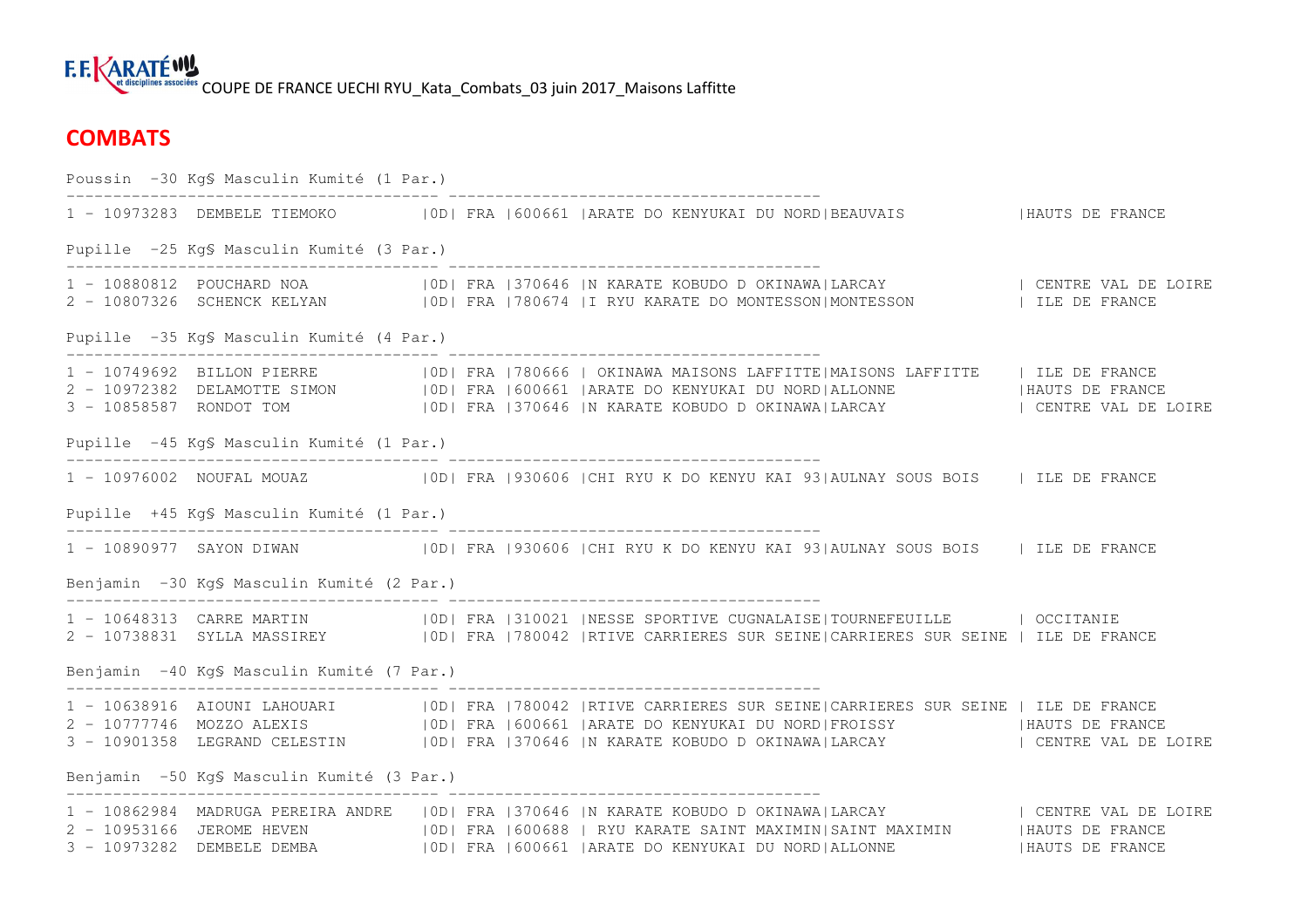Minime -40 Kg§ Masculin Kumité (6 Par.)

|                                          |  | 1 - 10973281 DEMBELE MAKAN             OD  FRA  600661  ARATE DO KENYUKAI DU NORD BEAUVAIS                 HAUTS DE FRANCE<br>2 - 10891719 VANBUSTEL MATHIAS         OD  FRA  600661  ARATE DO KENYUKAI DU NORD ALLONNE                                                                                                                                                                                                                                                                                                                                         |  |  |
|------------------------------------------|--|-----------------------------------------------------------------------------------------------------------------------------------------------------------------------------------------------------------------------------------------------------------------------------------------------------------------------------------------------------------------------------------------------------------------------------------------------------------------------------------------------------------------------------------------------------------------|--|--|
| Minime -50 Kg\$ Masculin Kumité (6 Par.) |  |                                                                                                                                                                                                                                                                                                                                                                                                                                                                                                                                                                 |  |  |
|                                          |  | 3 - 10476071 EL HABZIZ OMAR (1910) FRA 1370044   ETUDE SUR LES A MARTIAUX LA RICHE (2013)   CENTRE VAL DE LOIRE<br>3 - 10535571 JUDY PAUL EBAN (1910) FRA 1930724  WUSHU SPORTING CLUB (ICLICHY SOUS BOIS (11 LE DE FRANCE)                                                                                                                                                                                                                                                                                                                                     |  |  |
| Minime -60 Kg\$ Masculin Kumité (4 Par.) |  |                                                                                                                                                                                                                                                                                                                                                                                                                                                                                                                                                                 |  |  |
|                                          |  | 1 - 10758288 LE GOUZOUGUEC MATEO   OD  FRA   370646   N KARATE KOBUDO D OKINAWA  LARCAY   CENTRE VAL DE LOIRE<br>2 - 10866329 LECROC ROMAIN   OD  FRA   410619   TERRE HOMME CIEL     CROUY SUR COSSON   CENTRE VAL DE LOIRE<br>3 - 10858578 CHAMPION COLIN   OD  FRA   370646  N KARATE KOBUDO DOKINAWA LARCAY     CENTRE VAL DE LOIRE                                                                                                                                                                                                                         |  |  |
| Minime +60 KgS Masculin Kumité (1 Par.)  |  |                                                                                                                                                                                                                                                                                                                                                                                                                                                                                                                                                                 |  |  |
|                                          |  | 1 - 10579238 BURGEL ISSAM   0D  FRA   950671   OMNISPORTS DE BRAY ET LU GASNY     ILE DE FRANCE                                                                                                                                                                                                                                                                                                                                                                                                                                                                 |  |  |
| Cadet -60 KgS Masculin Kumité (7 Par.)   |  |                                                                                                                                                                                                                                                                                                                                                                                                                                                                                                                                                                 |  |  |
|                                          |  | 1 - 10530835 LECROC ALEXANDRE   OD  FRA   410619   TERRE HOMME CIEL   CROUY SUR COSSON   CENTRE VAL DE LOIRE<br>2 - 10404361 CLAEYMAN ANTOINE   OD  FRA   780675   KARATE SHIN ISSOU   ISSOU   ISSOU   ILE DE FRANCE<br>3 - 10758571 BESSE PIERRE   0D   FRA   780666   OKINAWA MAISONS LAFFITTE   MAISONS LAFFITTE   ILE DE FRANCE<br>3 - 10923472 GIRARDEAU WILLIAM   OD  FRA   780666   OKINAWA MAISONS LAFFITTE   MAISONS LAFFITTE   ILE DE FRANCE<br>5 - 10863892 BARCELLA ROBIN   0D  FRA   950671   OMNISPORTS DE BRAY ET LU  BRAY ET LU   ILE DE FRANCE |  |  |
| Cadet -70 KgS Masculin Kumité (2 Par.)   |  |                                                                                                                                                                                                                                                                                                                                                                                                                                                                                                                                                                 |  |  |
| Cadet +70 KgS Masculin Kumité (2 Par.)   |  | 2 - 10752079 GRONDIN MAXIME   0D  FRA   780675   KARATE SHIN ISSOU   ISSOU   ISSOU   ILE DE FRANCE                                                                                                                                                                                                                                                                                                                                                                                                                                                              |  |  |
|                                          |  | 1 - 10812411 GVETADZE LUCAS   OD  FRA   780042   RTIVE CARRIERES SUR SEINE  CARRIERES SUR SEINE   ILE DE FRANCE                                                                                                                                                                                                                                                                                                                                                                                                                                                 |  |  |
|                                          |  | 2 - 10457677 SZPAKIEWICZ ALEX   OD  FRA   780666   OKINAWA MAISONS LAFFITTE   MAISONS LAFFITTE   ILE DE FRANCE                                                                                                                                                                                                                                                                                                                                                                                                                                                  |  |  |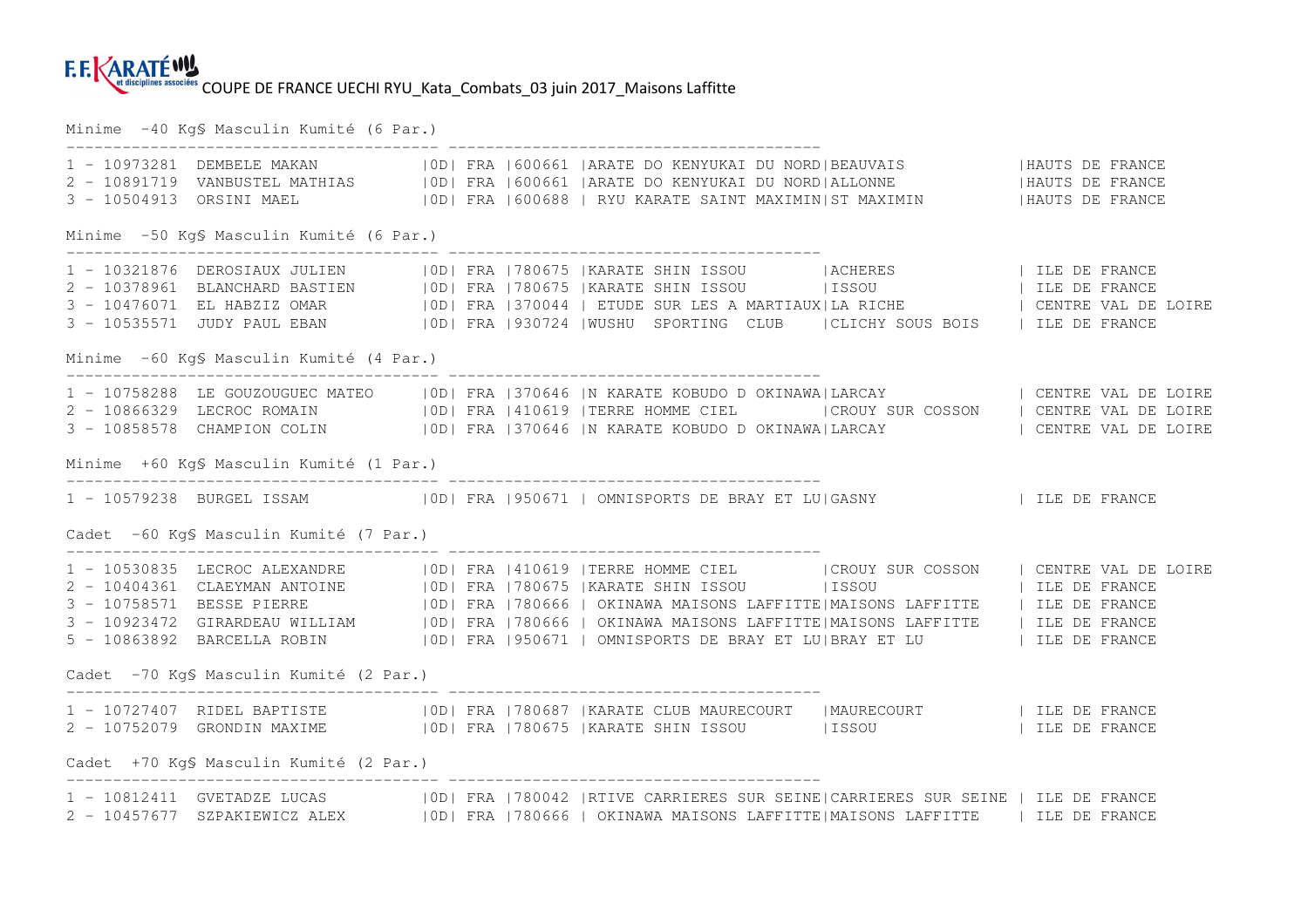#### **F.E. KARATÉWY** et disciplines associées COUPE DE FRANCE UECHI RYU Kata Combats\_03 juin 2017\_Maisons Laffitte

Junior -55 Kg§ Masculin Kumité (2 Par.) ---------------------------------------- ---------------------------------------- 1 - 10494465 JOUSSELIN GERAUD |0D| FRA |370044 | ETUDE SUR LES A MARTIAUX|TOURS | CENTRE VAL DE LOIRE 2 - 10923470 KIDARI ALEXANDRE | 0D| FRA |780666 | OKINAWA MAISONS LAFFITTE|MAISONS LAFFITTE | ILE DE FRANCE Junior -65 Kg§ Masculin Kumité (3 Par.) ---------------------------------------- ---------------------------------------- 1 - 10535574 JUDY PAUL LATHAN |0D| FRA |930724 |WUSHU SPORTING CLUB |CLICHY SOUS BOIS | ILE DE FRANCE 2 - 10535572 JUDY PAUL LAVAN | OD| FRA |930724 |WUSHU SPORTING CLUB | CLICHY SOUS BOIS | ILE DE FRANCE 3 - 10901914 BARON ANTOINE |0D| FRA |780674 |I RYU KARATE DO MONTESSON|MONTESSON | ILE DE FRANCE Junior -75 Kg§ Masculin Kumité (3 Par.) ---------------------------------------- ---------------------------------------- 1 - 10167399 MAM VICHECH |0D| FRA |780042 |RTIVE CARRIERES SUR SEINE|CARRIERES SUR SEINE | ILE DE FRANCE 2 - 10985421 DE SCHUTTER RUBEN |0D| FRA |780042 |RTIVE CARRIERES SUR SEINE|CARRIERES SUR SEINE | ILE DE FRANCE Junior +75 Kg§ Masculin Kumité (1 Par.) ---------------------------------------- ---------------------------------------- 1 - 10985422 BIENSTMAN MILAN |0D| FRA |780042 |RTIVE CARRIERES SUR SEINE|CARRIERES SUR SEINE | ILE DE FRANCE Senior -70 Kg§ Masculin Kumité (6 Par.) ---------------------------------------- ---------------------------------------- 1 - 10535553 DEGLAIN QUINTEN (100 | FRA | 780042 | RTIVE CARRIERES SUR SEINE | HOUILLES (11 | ILE DE FRANCE)<br>2 - 10251283 AUBINAIS LOUIS (100 | FRA | 780095 | KARATE CLUB VERNOUILLET | VERNOUILLET (11 | ILE DE FRANCE)<br>3 - 5 - 10170089 MARCHAL MATHIS | 0D| FRA |780095 |KARATE CLUB VERNOUILLET | VERNOUILLET | ILE DE FRANCE Senior -80 Kg§ Masculin Kumité (7 Par.) ---------------------------------------- ---------------------------------------- 1 - 1297219 DAUBRIAC JEAN |0D| FRA |780687 |KARATE CLUB MAURECOURT |TRIEL SUR SEINE | ILE DE FRANCE 2 - 9201643 SANKEY REMI |0D| FRA |310059 | MARTIAUX TOULOUSE MIRAIL|BARZUN | OCCITANIE Senior +80 Kg§ Masculin Kumité (9 Par.) ---------------------------------------- ---------------------------------------- 1 - 10399664 TADJER SAID | |0D| FRA |780666 | OKINAWA MAISONS LAFFITTE|SARTROUVILLE | | ILE DE FRANCE | BOURGOGNE-FRANCHE COMTE 2 - 10713266 ELBACHIR SYLVAIN | OD| FRA |390612 |AUX DES COTEAUX DE SEILLE|LAVIGNY 3 - 9246270 LE VAILLANT YOHANN |0D| FRA |780042 |RTIVE CARRIERES SUR SEINE|SARTROUVILLE | ILE DE FRANCE 3 - 10327715 FOGACCI PASCAL |OD| FRA |780674 |I RYU KARATE DO MONTESSON|MONTESSON | ILE DE FRANCE<br>5 - 10522407 VALADON SEBASTIEN |OD| FRA |950671 | OMNISPORTS DE BRAY ET LU|BRAY ET LU 5 - 10100887 MAZARI MEHDI |0D| FRA |780042 |RTIVE CARRIERES SUR SEINE|CARRIERES SUR SEINE | ILE DE FRANCE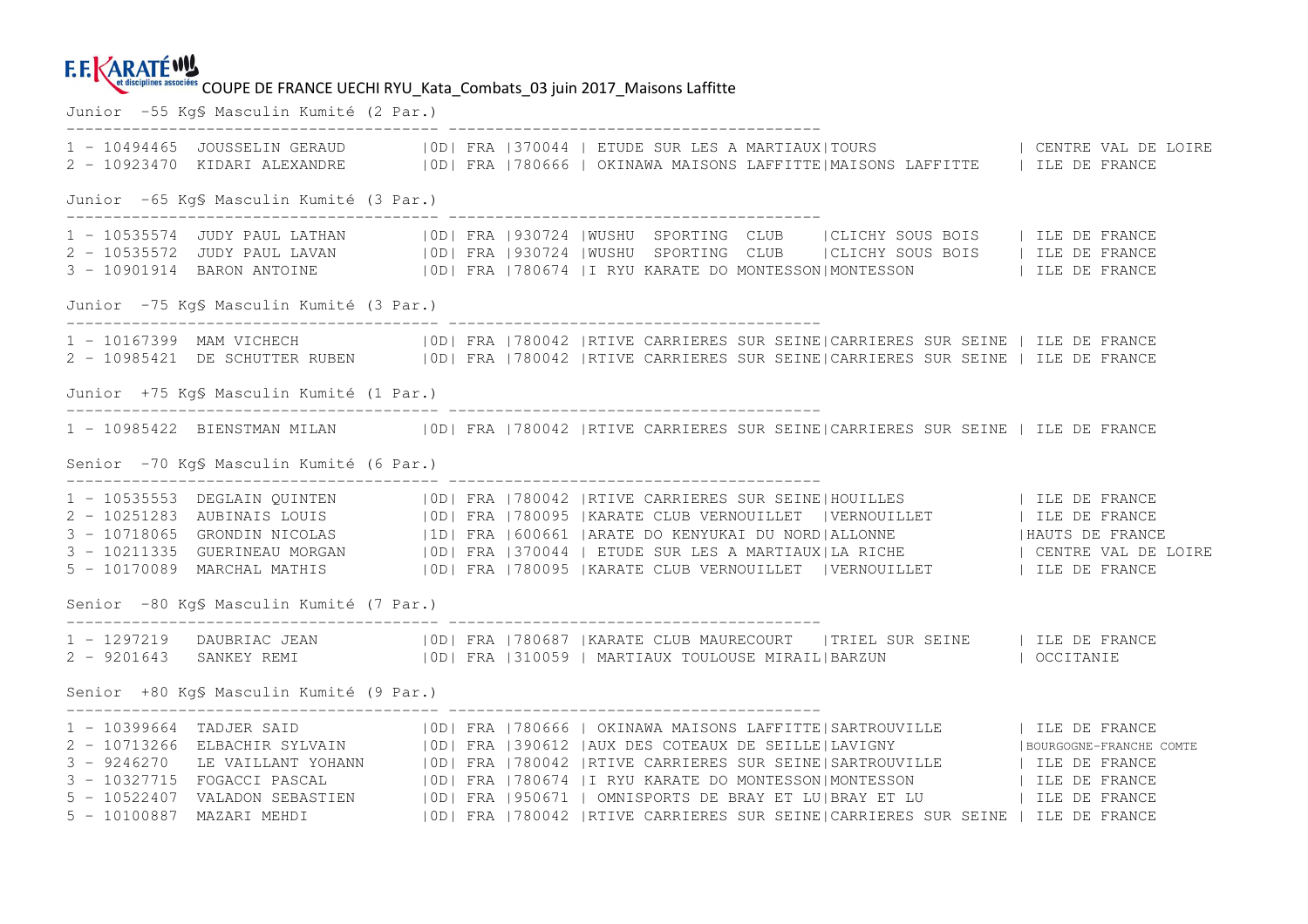### **E.E.KARATÉWY** et disciplines associées COUPE DE FRANCE UECHI RYU Kata Combats 03 juin 2017 Maisons Laffitte

Poussin -30 Kg§ Féminin Kumité (2 Par.) ---------------------------------------- ---------------------------------------- 1 - 10894513 LEMAITRE ANAIS |OD| FRA |780675 |KARATE SHIN ISSOU |ISSOU |ILE DE FRANCE Pupille -25 Kg§ Féminin Kumité (1 Par.) ---------------------------------------- ---------------------------------------- 1 - 10894952 ORSINI MELINE |OD| FRA |600688 | RYU KARATE SAINT MAXIMIN|SAINT MAXIMIN |HAUTS DE FRANCE Pupille -35 Kg§ Féminin Kumité (3 Par.) ---------------------------------------- ---------------------------------------- 1 - 10595373 HAUVEL TIFENN |OD| FRA |780675 |KARATE SHIN ISSOU |ISSOU |ILE DE FRANCE 2 - 10858580 LEGRAND AMANDINE | |0D| FRA |370646 |N KARATE KOBUDO D OKINAWA|LARCAY | | CENTRE VAL DE LOIRE | Pupille -45 Kg§ Féminin Kumité (2 Par.) ---------------------------------------- ---------------------------------------- 1 - 10902325 MONDELUS LILYA |0D| FRA |780042 |RTIVE CARRIERES SUR SEINE|CARRIERES SUR SEINE | ILE DE FRANCE Pupille +45 Kg§ Féminin Kumité (1 Par.) ---------------------------------------- ---------------------------------------- 1 - 10984637 BOUCHKARA ASSIA |OD| FRA |600661 |ARATE DO KENYUKAI DU NORD|ALLONNE |HAUTS DE FRANCE Benjamin -30 Kg§ Féminin Kumité (2 Par.) ---------------------------------------- ---------------------------------------- 1 - 10894512 LEMAITRE CLARA |OD| FRA |780675 |KARATE SHIN ISSOU |ISSOU | ILE DE FRANCE<br>2 - 10905078 SKRABACZ ELENA |OD| FRA |780042 |RTIVE CARRIERES SUR SEINE|HOUILLES Benjamin -40 Kg§ Féminin Kumité (4 Par.) ---------------------------------------- ---------------------------------------- 1 - 10820340 OSMANI MARIA |0D| FRA |780666 | OKINAWA MAISONS LAFFITTE|MAISONS LAFFITTE | ILE DE FRANCE 2 - 10972379 FEKIR ASSIA |0D| FRA |600661 |ARATE DO KENYUKAI DU NORD|BEAUVAIS |HAUTS DE FRANCE Benjamin -50 Kg§ Féminin Kumité (1 Par.) ---------------------------------------- ---------------------------------------- 1 - 10724326 BARET JULIETTE |OD| FRA |780666 | OKINAWA MAISONS LAFFITTE|MAISONS LAFFITTE | ILE DE FRANCE Minime -45 Kg§ Féminin Kumité (1 Par.) ---------------------------------------- ---------------------------------------- 1 - 10555265 MONDELUS JANAN |0D| FRA |780042 |RTIVE CARRIERES SUR SEINE|CARRIERES SUR SEINE | ILE DE FRANCE